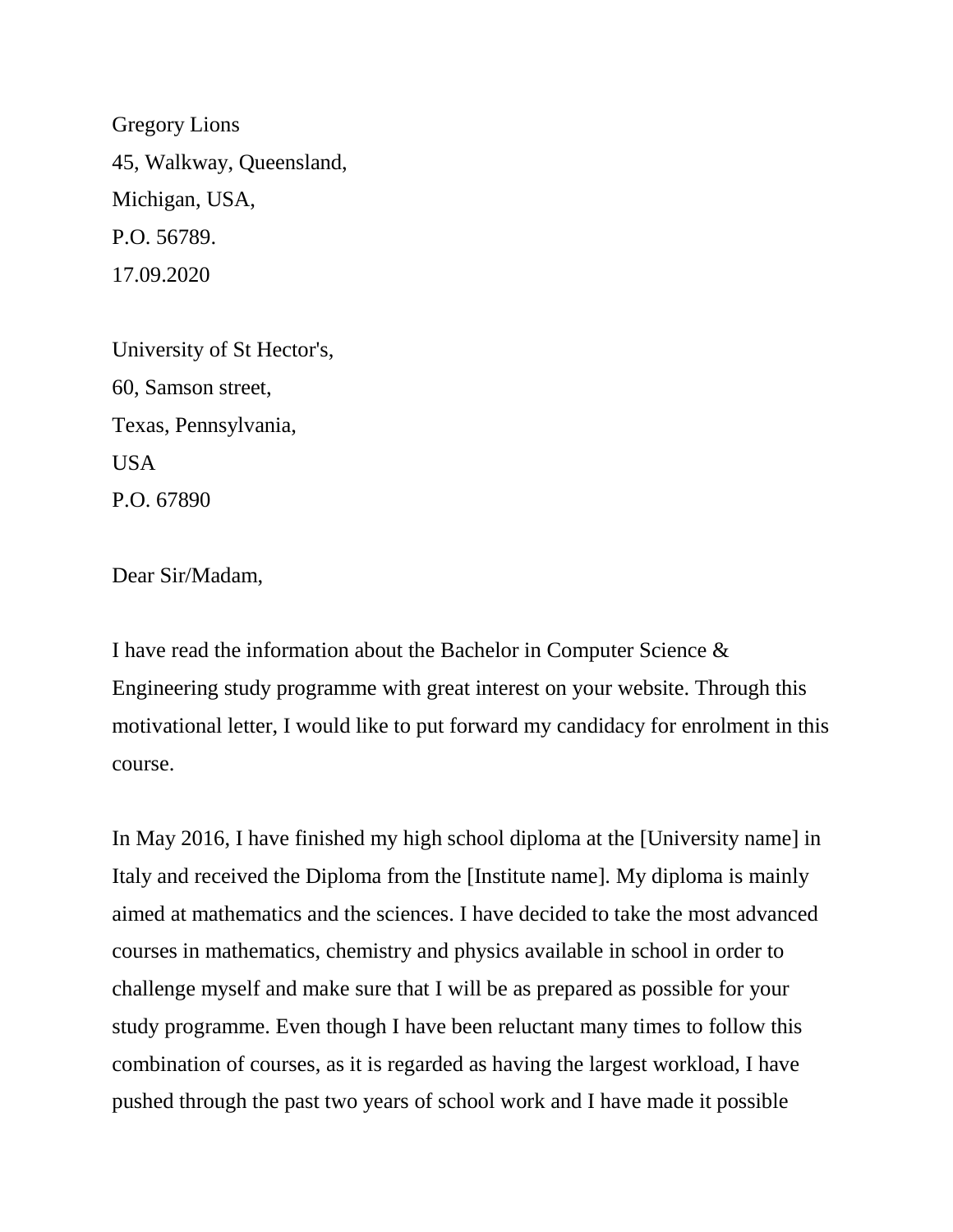thanks to my passion, commitment and hard work in mathematics, chemistry and physics.

My interest in computer science began around three years ago when I first came into contact with computer coding in school while creating a small website. From there on, I was captivated. I started working on small projects of my own, creating other websites and a simple calculator. I have learned small pieces of codes from several languages through the Harvard lectures that are available online freely as well as through other. For me, working on computer code is my way of being creative, since I find it difficult to be creative in more common ways such as drawing. Every time I write a piece of computer code, I get the feeling I have created a piece of art and reading computer code, to me, feels like looking at a piece of art.

Furthermore, in June 2015, I have participated in an internship for a week at Scania Financial Services Italy, where I worked together with the IT manager. During this week, I worked on creating a database. This was the first time I ever encountered SQL programming language. During this week, I managed to learn basic SQL and create the database. This week of work experience was very useful as it enabled me to deepen my understanding of computer science. It was an excellent opportunity to gain work experience in my chosen field of computer science.

Even in school, I have tried to contribute as much as I can with the technical team, getting involved throughout several events, particularly the International Evening. After the first year, I was elected to be a team leader in charge of organising the participants and technical manager who delegated tasks for the duration of the events. The most important thing I have learned from this is that it is very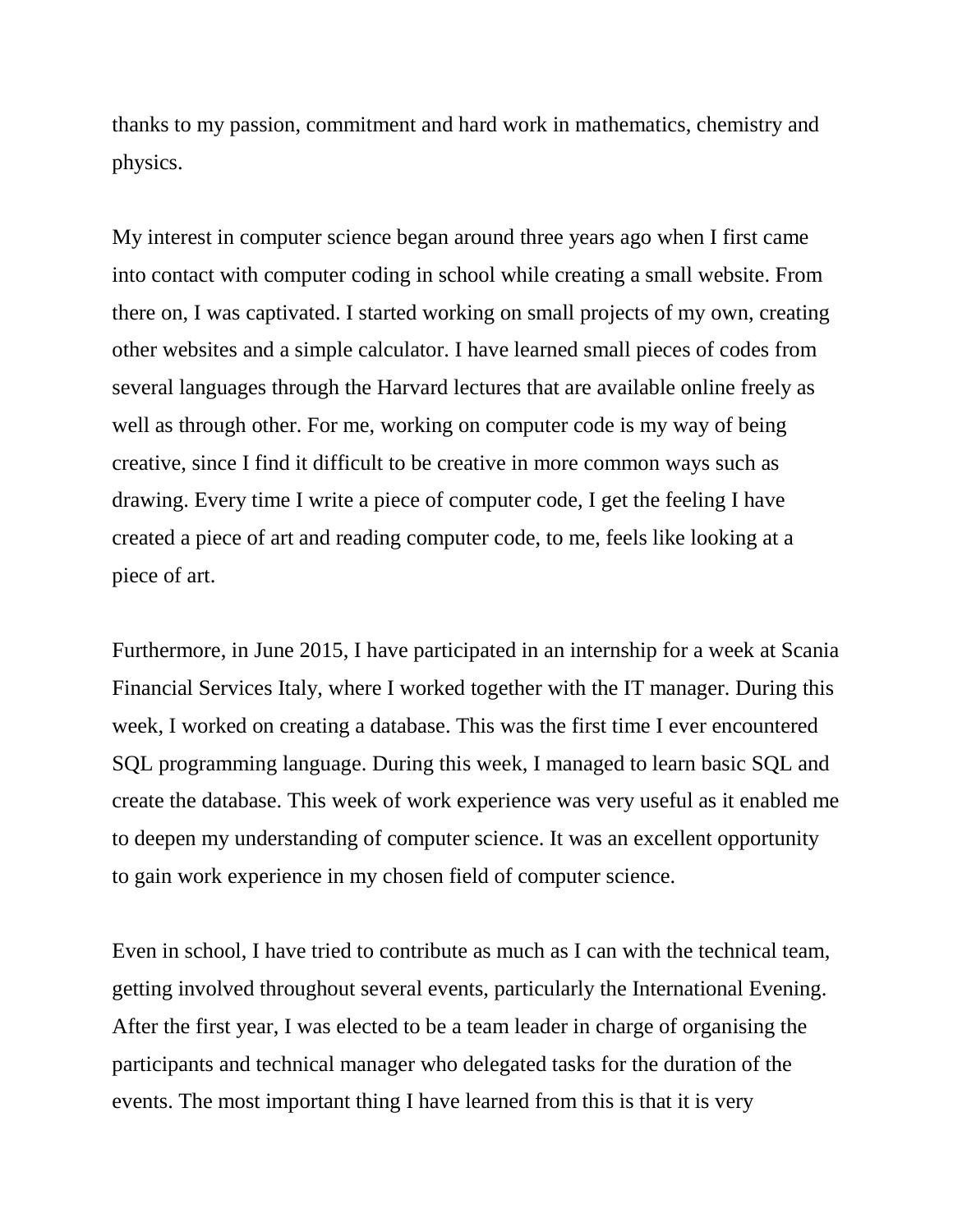important to take initiative whilst working in a team, but also that, as a leader, you must not expect the rest of the team to do all the work on their own.

At home, I have also been very interested in computers. Around May last year, I build my second personal computer from scratch as well as one for my brother. I have also managed to assemble a server, which has been a very interesting experience as it gave me more insight into how a computer works and how the different processors and chipsets interact together to be able to function like a computer. Additionally, I have identified and overcome the technical difficulties associated with building a computer.

In regards to studying at [University2 name], I seek to combine all the knowledge I have gathered over the years and try to deepen my understanding of computer science and engineering. I have decided to go down this route which contains more software compared to hardware, because of my greater interest in software engineering combined with my ability to solve problems and the joy I take in doing so. I feel that this is my driving passion that will allow me to succeed during the years that I will be studying at the [University2 name].

I hope that I have been able to convince you of my excellent capabilities and my passionate motivation to start studying computer science and engineering at [University2 name]. I really look forward to your reply and to start studying at your University!

Kind Regards

Sincerely,